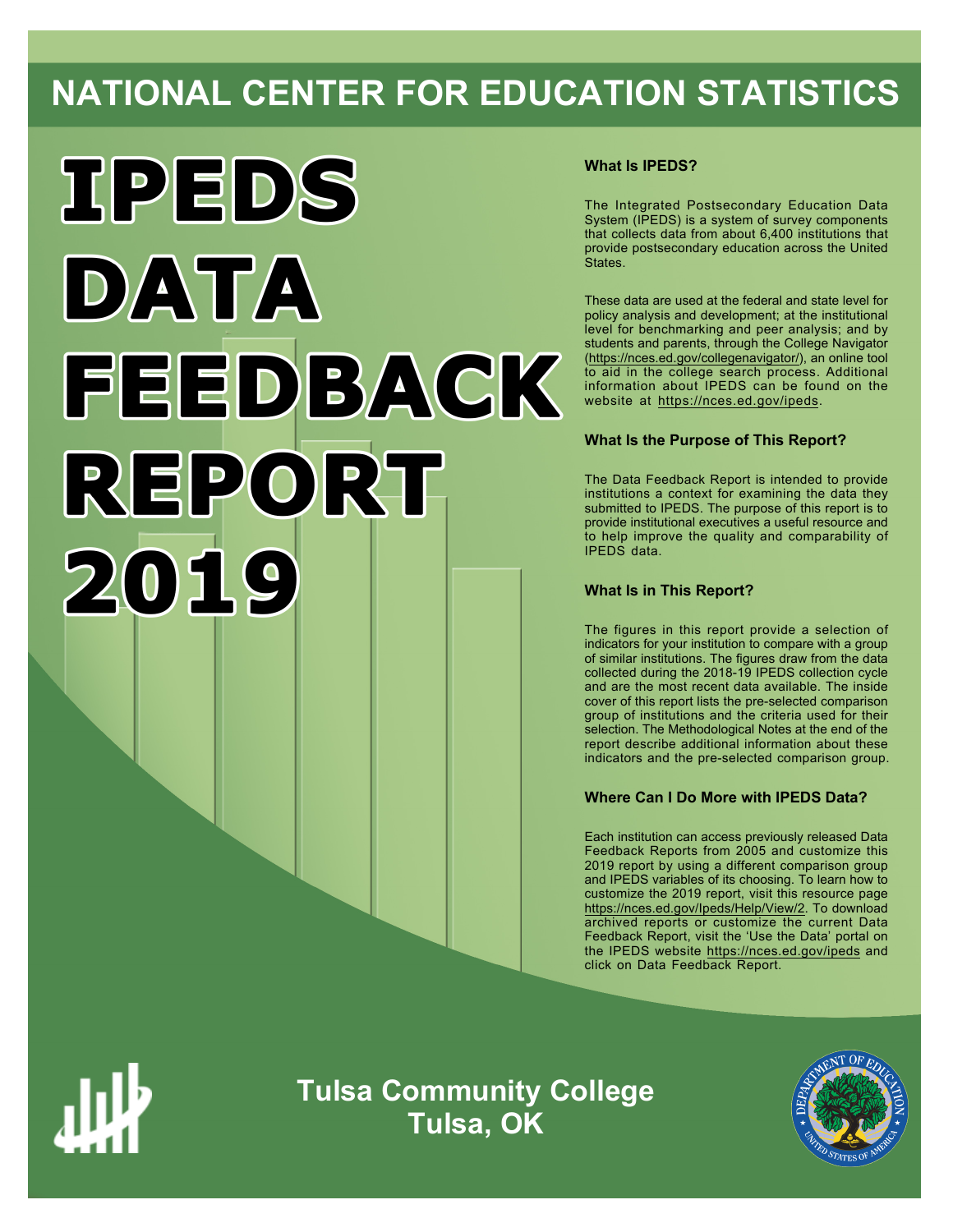# **COMPARISON GROUP**

Comparison group data are included to provide a context for interpreting your institution's statistics. If your institution did not define a custom comparison group for this report by July 13, 2018 NCES selected a comparison group for you. (In this case, the characteristics used to define the comparison group appears below.) The Customize Data Feedback Report functionality on the IPEDS Data Center at this provided link [\(https://nces.ed.gov/ipeds/datacenter/](https://nces.ed.gov/ipeds/datacenter/)) can be used to reproduce the figures in this report using different peer groups.

The custom comparison group chosen by Tulsa Community College includes the following 29 institutions:

- Anne Arundel Community College (Arnold, MD)
- Bergen Community College (Paramus, NJ)
- Bunker Hill Community College (Boston, MA)
- Central Piedmont Community College (Charlotte, NC)
- Central Texas College (Killeen, TX)
- Chaffey College (Rancho Cucamonga, CA)
- College of the Canyons (Santa Clarita, CA)
- Community College of Allegheny County (Pittsburgh, PA)
- Community College of Baltimore County (Baltimore, MD)
- Community College of Philadelphia (Philadelphia, PA)
- Delgado Community College (New Orleans, LA)
- Erie Community College (Buffalo, NY)
- Front Range Community College (Westminster, CO)
- Irvine Valley College (Irvine, CA)
- Johnson County Community College (Overland Park, KS)
- Kirkwood Community College (Cedar Rapids, IA)
- Lansing Community College (Lansing, MI)
- Metropolitan Community College Area (Omaha, NE)
- Metropolitan Community College-Kansas City (Kansas City, MO)
- Monroe Community College (Rochester, NY)
- Moraine Valley Community College (Palos Hills, IL)
- Mt San Jacinto Community College District (San Jacinto, CA)
- Ozarks Technical Community College (Springfield, MO)
- Saint Louis Community College (Bridgeton, MO)
- Sierra College (Rocklin, CA)
- Sinclair Community College (Dayton, OH)
- SUNY Westchester Community College (Valhalla, NY)
- Trident Technical College (Charleston, SC)
- Wayne County Community College District (Detroit, MI)

#### **The figures in this report have been organized and ordered into the following topic areas:**

| 1) Admissions (only for non-open-admissions schools) | [No charts applicable]                   |                   |
|------------------------------------------------------|------------------------------------------|-------------------|
| 2) Student Enrollment                                | Fig. 1 and 2                             | Pg. 3             |
| 3) Awards                                            | Fig. 3                                   | Pg. 3             |
| 4) Charges and Net Price                             | Fig. 4 and $5$                           | Pg. 4             |
| 5) Student Financial Aid                             | Fig. 6 and 7                             | Pg. 4             |
| 6) Military Benefits*                                | [No charts applicable]                   |                   |
| 7) Retention and Graduation Rates                    | Fig. 8, 9, 10, 11, 12, 13, 14, 15 and 16 | Pg. 5, 6, 7 and 8 |
| 8) Finance                                           | Fig. 17 and 18                           | Pg. 9             |
| 9) Staff                                             | Fig. 19 and 20                           | Pg. 9             |
| 10) Libraries*                                       | Fig. 21 and 22                           | Pg. 10            |

\*These figures only appear in customized Data Feedback Reports (DFR), which are available through Use the Data portal on the IPEDS website.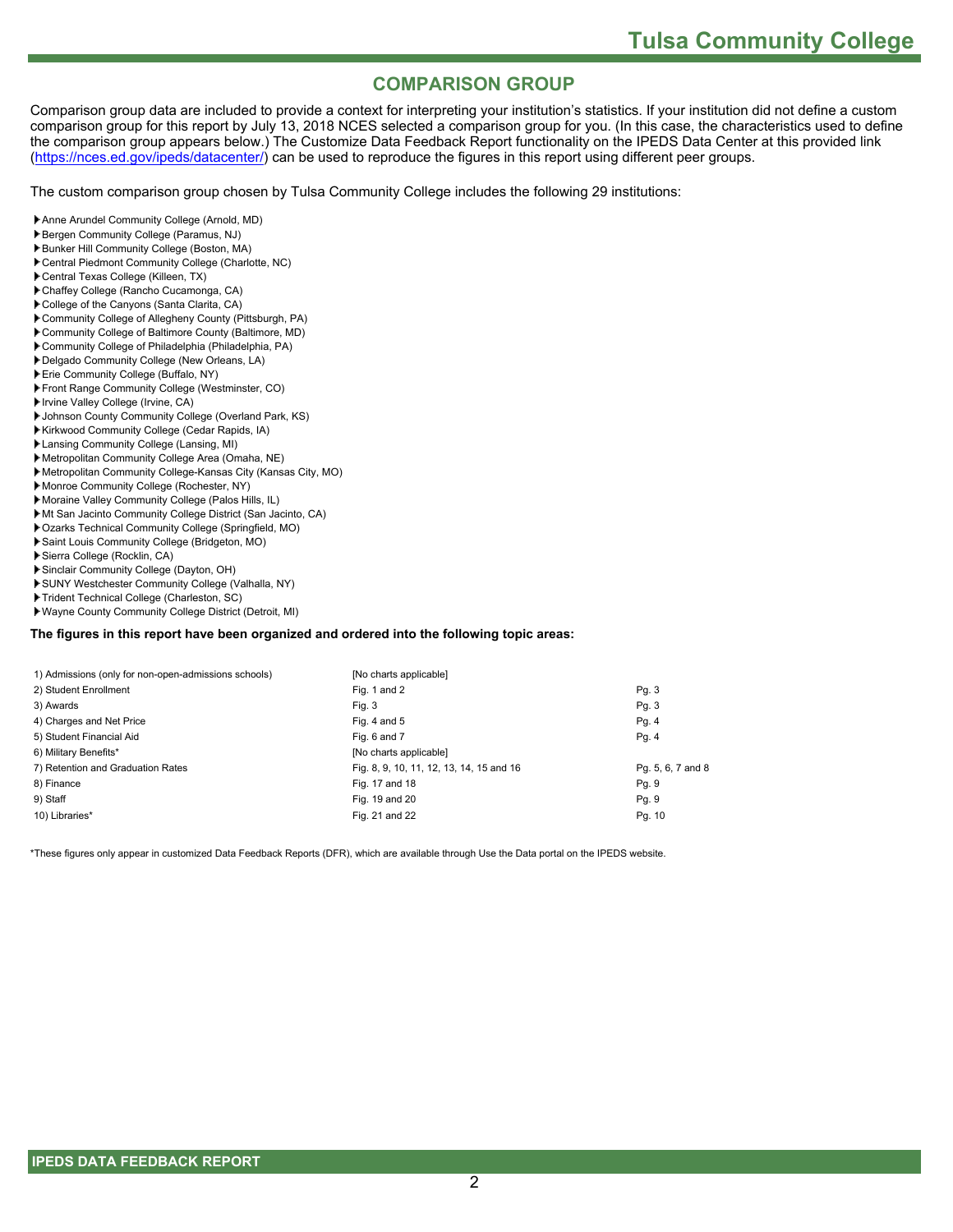



NOTE: For more information about disaggregation of data by race and ethnicity, see the Methodological Notes. Median values for the comparison group will not add to 100%. See 'Use of Median Values for Comparison Group' for how median values are determined. N is the number of institutions in the comparison group. SOURCE: U.S. Department of Education, National Center for Education Statistics, Integrated Postsecondary Education Data System (IPEDS): Spring 2019, Fall Enrollment component.

#### **Figure 2. Unduplicated 12-month headcount (2017-18), total FTE enrollment (2017-18), and full- and part-time fall enrollment (Fall 2018)**

#### **Figure 3. Number of subbaccalaureate degrees and certificates awarded, by level: 2017-18**



NOTE: For details on calculating full-time equivalent (FTE) enrollment, see Calculating FTE in the Methodological Notes. N is the number of institutions in the comparison group. SOURCE: U.S. Department of Education, National Center for Education Statistics, Integrated Postsecondary Education Data System (IPEDS): Fall 2018, 12-month Enrollment component and Spring 2019, Fall Enrollment component.



NOTE: N is the number of institutions in the comparison group.

SOURCE: U.S. Department of Education, National Center for Education Statistics, Integrated Postsecondary Education Data System (IPEDS): Fall 2018, Completions component.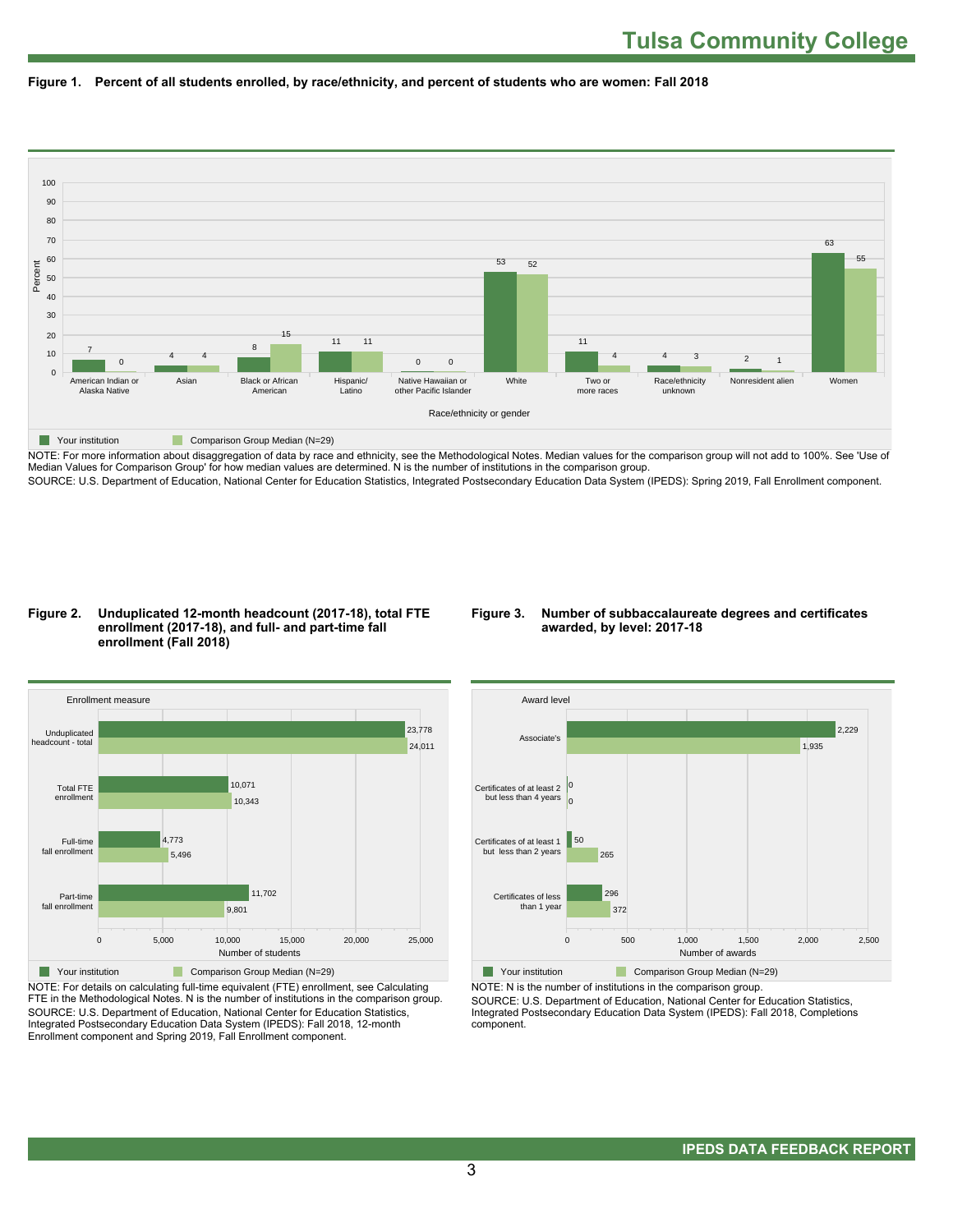**Figure 4. Academic year tuition and required fees for full-time, first-time degree/certificate-seeking undergraduates: 2015-16 to 2018-19**



NOTE: The tuition and required fees shown here are the lowest reported from the categories of in-district, in-state, and out-of-state. N is the number of institutions in the comparison group.

SOURCE: U.S. Department of Education, National Center for Education Statistics, Integrated Postsecondary Education Data System (IPEDS): Fall 2018, Institutional Characteristics component.

**Figure 6. Percent of full-time, first-time degree/certificate-seeking undergraduate students who were awarded grant or scholarship aid from the federal government, state/local government, or the institution, or loans, by type of aid: 2017-18**



NOTE: Any grant aid above includes grant or scholarship aid awarded from the federal government, state/local government, or the institution. Federal grants includes Pell grants and other federal grants. Any loans includes federal loans and other loans awarded to students. For details on how students are counted for financial aid reporting, see Cohort Determination in the Methodological Notes. N is the number of institutions in the comparison group.

SOURCE: U.S. Department of Education, National Center for Education Statistics, Integrated Postsecondary Education Data System (IPEDS): Winter 2018-19, Student Financial Aid component.





NOTE: Average net price is for full-time, first-time degree/certificate-seeking undergraduate students and is generated by subtracting the average amount of federal, state/local government, and institutional grant and scholarship awarded aid from the total cost of attendance. Total cost of attendance is the sum of published tuition and required fees, books and supplies, and the average room and board and other expenses. For details, see the Methodological Notes. N is the number of institutions in the comparison group.

SOURCE: U.S. Department of Education, National Center for Education Statistics, Integrated Postsecondary Education Data System (IPEDS): Fall 2018, Institutional Characteristics component and Winter 2018-19, Student Financial Aid component.





**The Your institution Comparison Group Median** 

NOTE: Any grant aid above includes grant or scholarship aid awarded from the federal government, state/local government, or the institution. Federal grants includes Pell grants and other federal grants. Any loans includes federal loans and other loans awarded to students. Average amounts of aid were calculated by dividing the total aid awarded by the total number of recipients in each institution. N is the number of institutions in the comparison group.

SOURCE: U.S. Department of Education, National Center for Education Statistics, Integrated Postsecondary Education Data System (IPEDS): Winter 2018-19, Student Financial Aid component.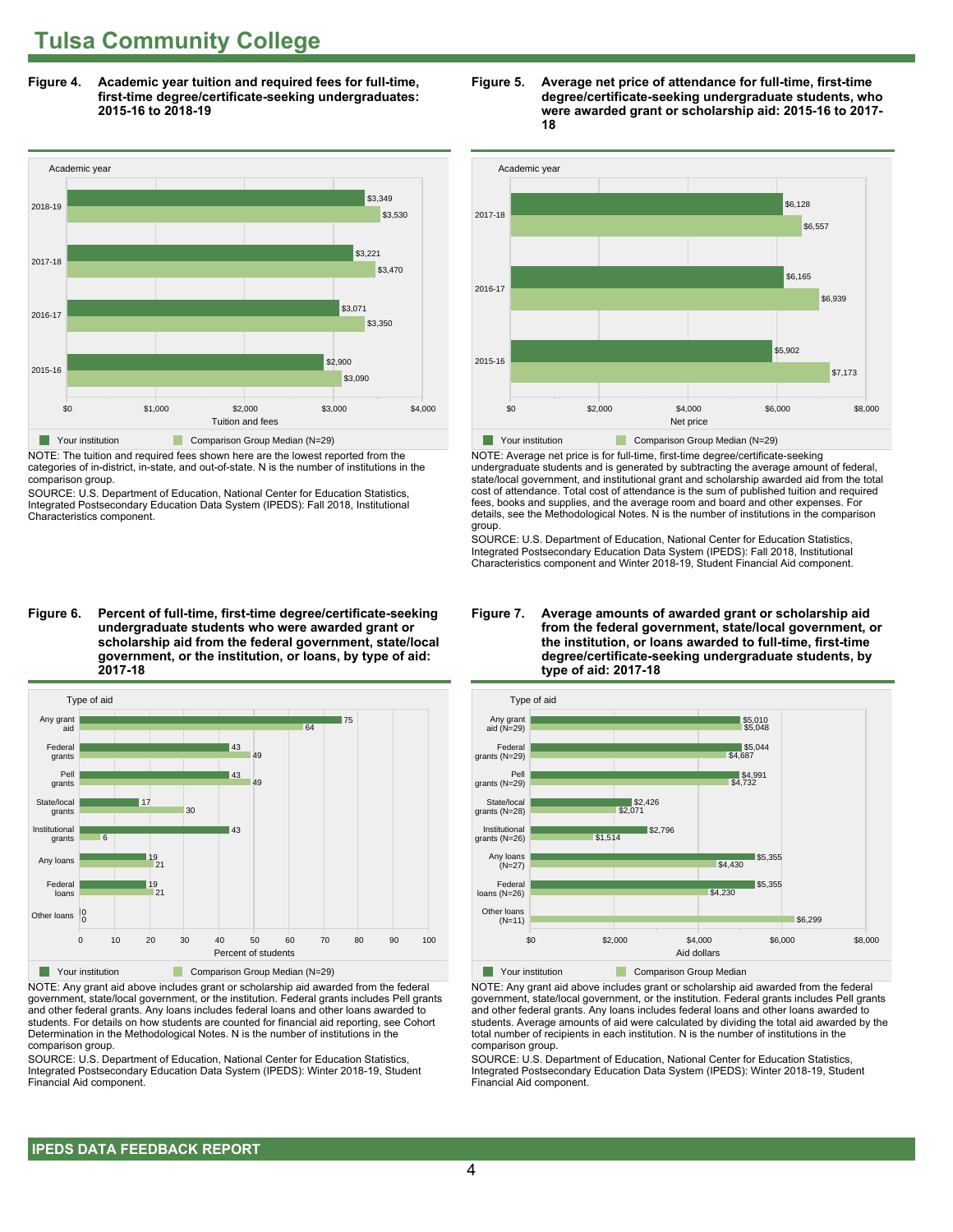**Figure 8. Retention rates of full-time, first-time degree/certificate seeking students, attendance status: Fall 2017 cohort**

**Figure 9. Graduation and transfer-out rates of full-time, first-time degree/certificate-seeking undergraduates within 150% of normal time to program completion: 2015 cohort**



NOTE: Retention rates are measured from the fall of first enrollment to the following fall. Academic reporting institutions report retention data as of the institution's official fall reporting date or as of October 15, 2017. Program reporters determine the cohort with enrollment any time between August 1-October 31, 2017 and retention based on August 1, 2018. For more details, see the Methodological Notes. N is the number of institutions in the comparison group.

SOURCE: U.S. Department of Education, National Center for Education Statistics, Integrated Postsecondary Education Data System (IPEDS): Spring 2019, Fall Enrollment component.



NOTE: Graduation rate cohort includes all full-time, first-time degree/certificate-seeking undergraduate students. Graduation and transfer-out rates are the Student Right-to-Know rates. Only institutions with mission to prepare students to transfer are required to report transfer out. For more details, see the Methodological Notes. N is the number of institutions in the comparison group.

SOURCE: U.S. Department of Education, National Center for Education Statistics, Integrated Postsecondary Education Data System (IPEDS): Winter 2018-19, Graduation Rates component.



#### **Figure 10. Graduation rates of full-time, first-time degree/certificate-seeking undergraduates within 150% of normal time to program completion, by race/ethnicity: 2015 cohort**

**The Comparison Group Median** 

NOTE: For more information about disaggregation of data by race and ethnicity, see the Methodological Notes. The graduation rates are the Student Right-to-Know (SRK) rates. Median values for the comparison group will not add to 100%. N is the number of institutions in the comparison group. SOURCE: U.S. Department of Education, National Center for Education Statistics, Integrated Postsecondary Education Data System (IPEDS): Winter 2018-19, Graduation Rates

component.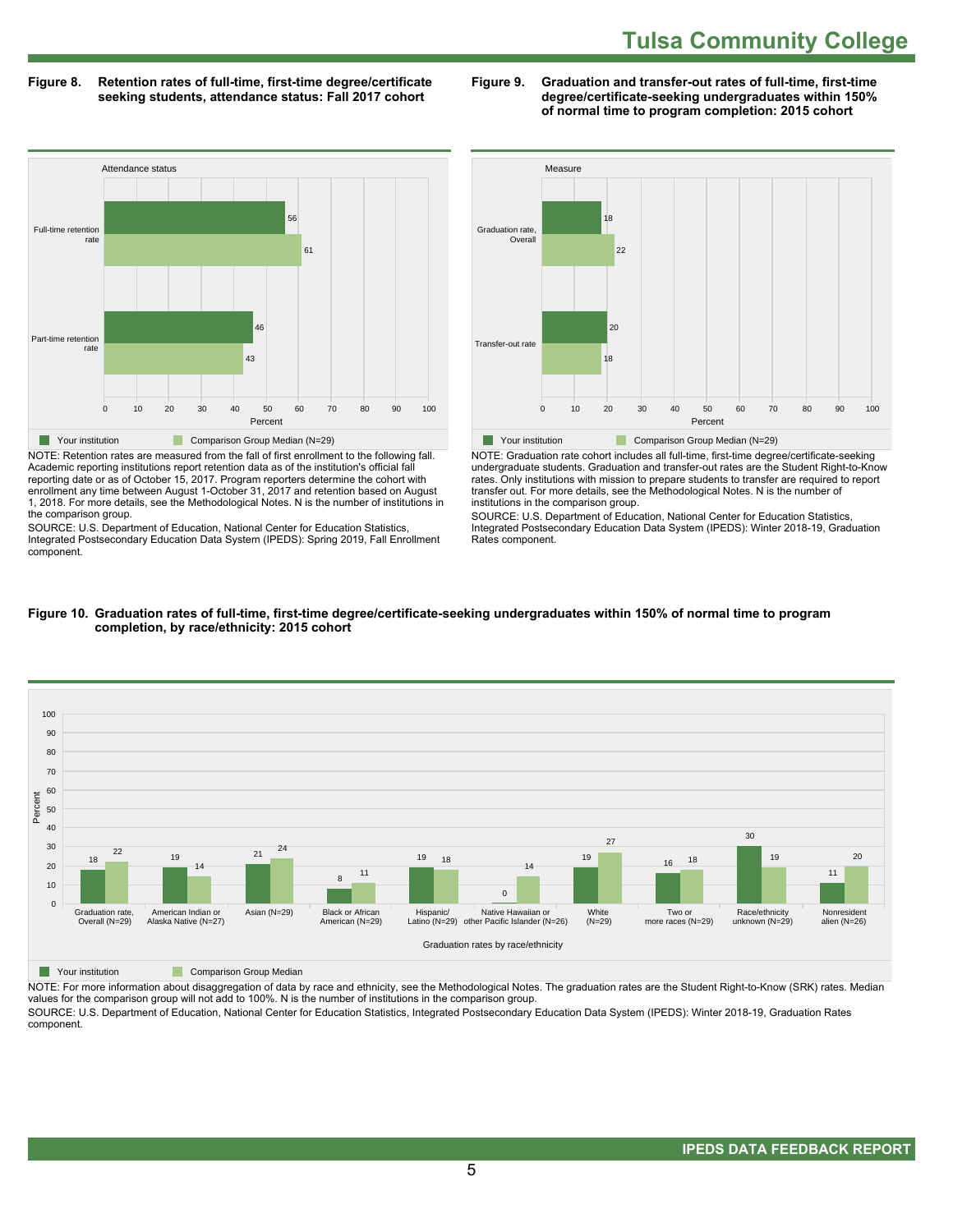**Figure 11. Graduation rates of full-time, first-time degree/certificateseeking undergraduates within 150% of normal time to program completion, by type of aid: 2015 cohort**



NOTE: Graduation rate cohort includes all full-time, first-time degree/certificate-seeking undergraduate students. Data were collected on those students, who at entry of the cohort, were awarded a Pell Grant and students who were awarded a Subsidized Stafford loan, but did not receive a Pell Grant. Graduation rates are the Student Right-to-Know rates. For more details, see the Methodological Notes. N is the number of institutions in the comparison group.

SOURCE: U.S. Department of Education, National Center for Education Statistics, Integrated Postsecondary Education Data System (IPEDS): Winter 2018-19, Graduation Rates component.





NOTE: The 150% graduation rate is the Student Right-to-Know (SRK) rates; the Normal time and 200% rates are calculated using the same methodology. For details, see the Methodological Notes. N is the number of institutions in the comparison group. SOURCE: U.S. Department of Education, National Center for Education Statistics, Integrated Postsecondary Education Data System (IPEDS): Winter 2018-19, 200% Graduation Rates component.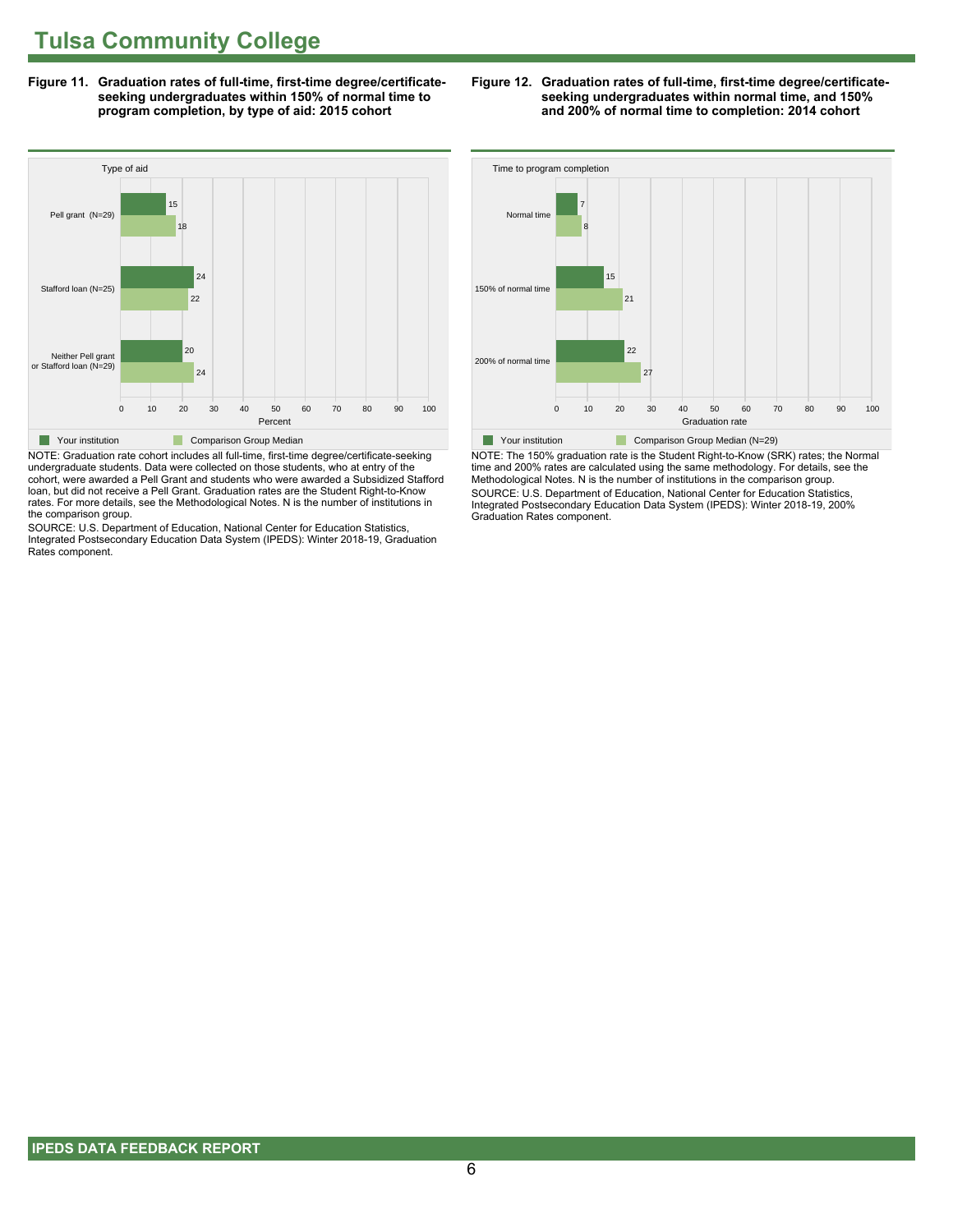#### **Figure 13. Award and enrollment rates of first-time, full-time, degree/certificate-seeking undergraduates after 8 years of entry, by Pell status: 2010-11 cohort**



NOTE: Award measures are based on the highest award received after 8 years of entry and enrollment measures are based on students who did not receive an award after 8 years of entry. Student cohorts (i.e., First-time, full-time; First-time, part-time; Non-first-time, full-time; and Non-first-time, part-time) are degree/certificate-seeking undergraduate students who entered the institution between July 1, 2010-June 30, 2011. Pell recipients are students with demonstrated financial need. For more details, see the Methodological Notes. N is the number of institutions in the comparison group.

SOURCE: U.S. Department of Education, National Center for Education Statistics, Integrated Postsecondary Education Data System (IPEDS): Winter 2018-19, Outcome Measures component.

#### **Figure 14. Award and enrollment rates of first-time, part-time, degree/certificate-seeking undergraduates after 8 years of entry, by Pell status: 2010-11 cohort**



NOTE: Award measures are based on the highest award received after 8 years of entry and enrollment measures are based on students who did not receive an award after 8 years of entry. Student cohorts (i.e., First-time, full-time; First-time, part-time; Non-first-time, full-time; and Non-first-time, part-time) are degree/certificate-seeking undergraduate students who entered the institution between July 1, 2010-June 30, 2011. Pell recipients are students with demonstrated financial need. For more details, see the Methodological Notes. N is the number of institutions in the comparison group.

SOURCE: U.S. Department of Education, National Center for Education Statistics, Integrated Postsecondary Education Data System (IPEDS): Winter 2018-19, Outcome Measures component.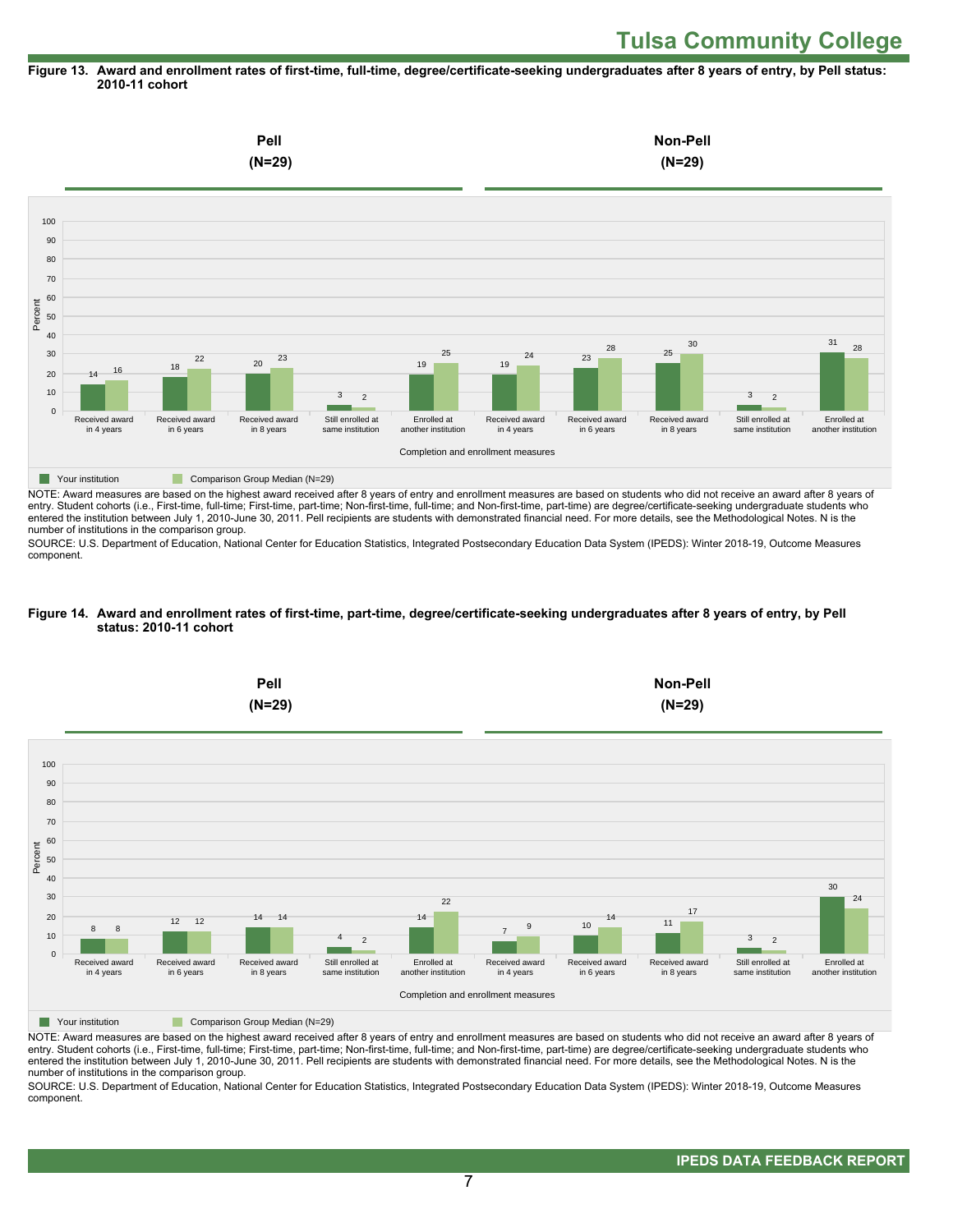**Figure 15. Award and enrollment rates of non-first-time, full-time, degree/certificate-seeking undergraduates after 8 years of entry, by Pell status: 2010-11 cohort**



NOTE: Award measures are based on the highest award received after 8 years of entry and enrollment measures are based on students who did not receive an award after 8 years of entry. Student cohorts (i.e., First-time, full-time; First-time, part-time; Non-first-time, full-time; and Non-first-time, part-time) are degree/certificate-seeking undergraduate students who entered the institution between July 1, 2010-June 30, 2011. Pell recipients are students with demonstrated financial need. For more details, see the Methodological Notes. N is the number of institutions in the comparison group.

SOURCE: U.S. Department of Education, National Center for Education Statistics, Integrated Postsecondary Education Data System (IPEDS): Winter 2018-19, Outcome Measures component.

#### **Figure 16. Award and enrollment rates of non-first-time, part-time, degree/certificate-seeking undergraduates after 8 years of entry, by Pell status: 2010-11 cohort**



NOTE: Award measures are based on the highest award received after 8 years of entry and enrollment measures are based on students who did not receive an award after 8 years of entry. Student cohorts (i.e., First-time, full-time; First-time, part-time; Non-first-time, full-time; and Non-first-time, part-time) are degree/certificate-seeking undergraduate students who entered the institution between July 1, 2010-June 30, 2011. Pell recipients are students with demonstrated financial need. For more details, see the Methodological Notes. N is the number of institutions in the comparison group.

SOURCE: U.S. Department of Education, National Center for Education Statistics, Integrated Postsecondary Education Data System (IPEDS): Winter 2018-19, Outcome Measures component.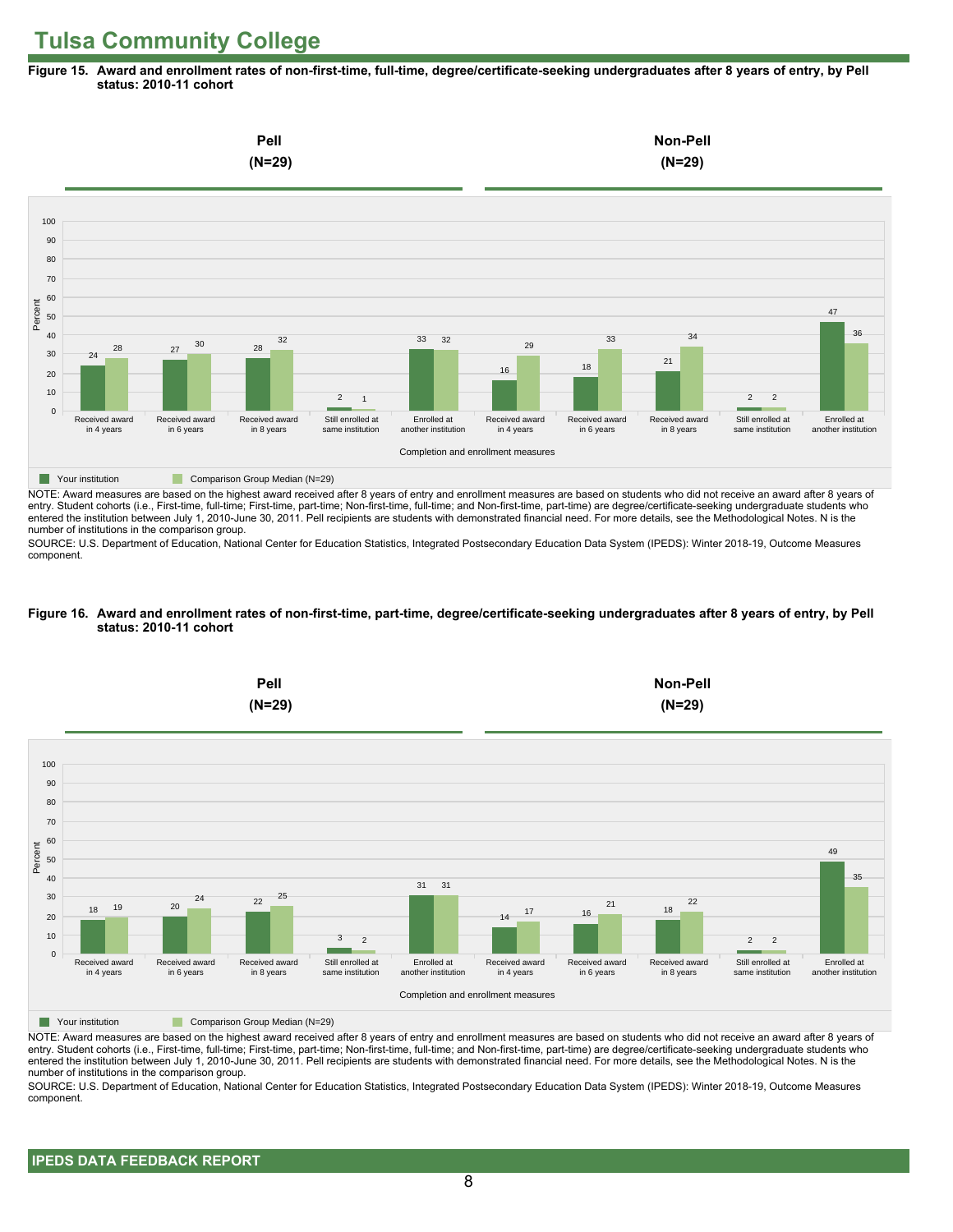**Tulsa Community College** 

**Figure 17. Percent distribution of core revenues, by source: Fiscal year 2018**

**Figure 18. Core expenses per FTE enrollment, by function: Fiscal year 2018**



NOTE: The comparison group median is based on those members of the comparison group that report finance data using the same accounting standards as the comparison institution. For more information, see the Methodological Notes. N is the number of institutions in the comparison group.

SOURCE: U.S. Department of Education, National Center for Education Statistics, Integrated Postsecondary Education Data System (IPEDS): Spring 2019, Finance component.



NOTE: Expenses per full-time equivalent (FTE) enrollment, particularly instruction, may be inflated because finance data includes all core expenses while FTE reflects credit activity only. For details on calculating FTE enrollment and a detailed definition of core expenses, see the Methodological Notes. N is the number of institutions in the comparison group. SOURCE: U.S. Department of Education, National Center for Education Statistics, Integrated Postsecondary Education Data System (IPEDS): Fall 2018, 12-month Enrollment component and Spring 2019, Finance component.

#### **Figure 19. Full-time equivalent staff, by occupational category: Fall 2018**



NOTE: Graduate assistants are not included. For calculation details, see the Methodological Notes. N is the number of institutions in the comparison group. SOURCE: U.S. Department of Education, National Center for Education Statistics, Integrated Postsecondary Education Data System (IPEDS): Spring 2019, Human Resources component.

#### **Figure 20. Average salaries of full-time instructional non-medical staff equated to 9-months worked, by academic rank: Academic year 2018-19**



**The Comparison Group Median** 

NOTE: See Methodology Notes for more details on average salary. N is the number of institutions in the comparison group. Medians are not reported for comparison groups with less than three values.

SOURCE: U.S. Department of Education, National Center for Education Statistics, Integrated Postsecondary Education Data System (IPEDS): Spring 2019, Human Resources component.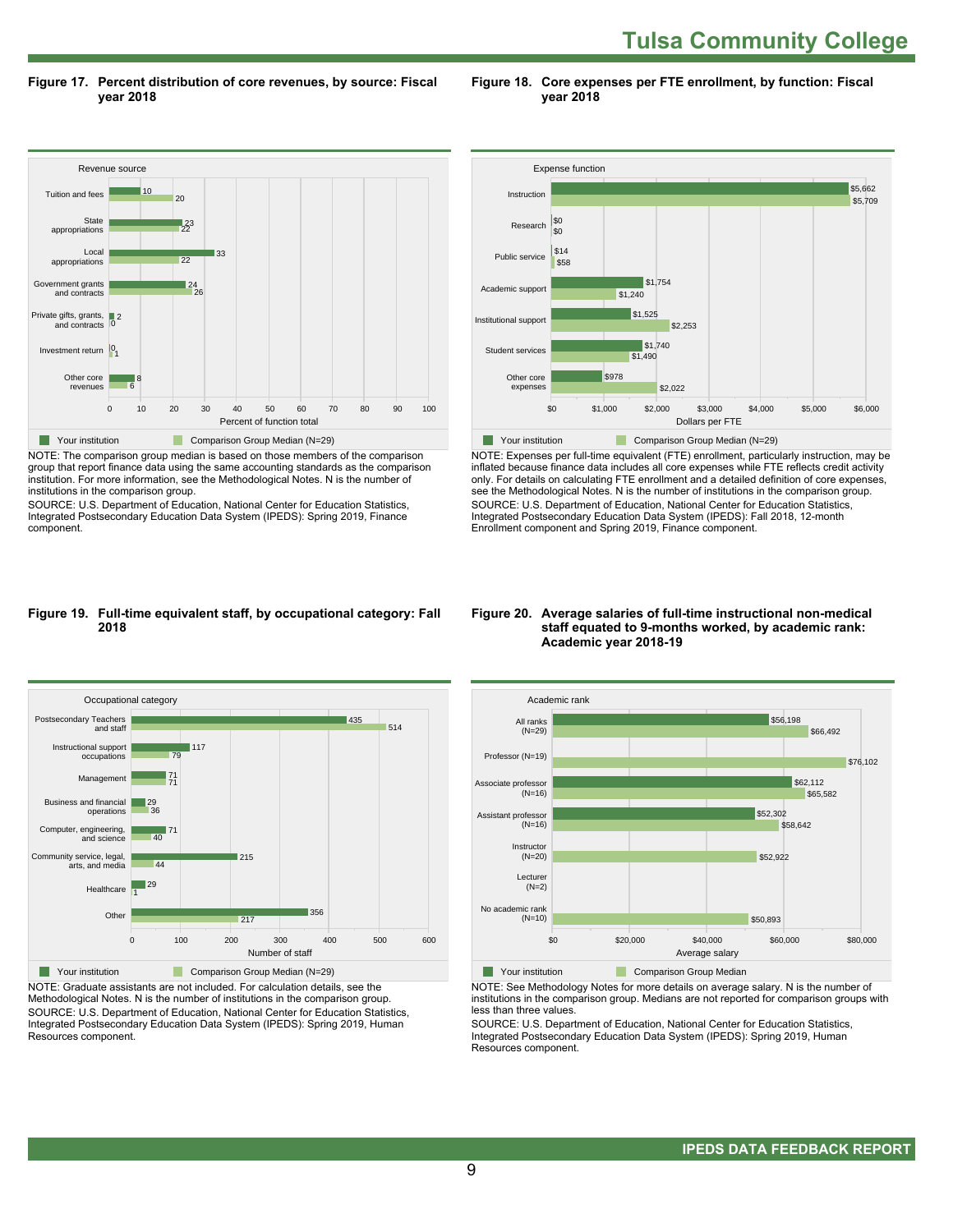**Figure 21. Percent distribution of library collection, by material type: Fiscal Year 2018**

#### **Figure 22. Percent distribution of library expenses, by function: Fiscal Year 2018**



SOURCE: U.S. Department of Education, National Center for Education Statistics, Integrated Postsecondary Education Data System (IPEDS): Spring 2019, Academic Libraries component.



NOTE: N is the number of institutions in the comparison group. SOURCE: U.S. Department of Education, National Center for Education Statistics, Integrated Postsecondary Education Data System (IPEDS): Spring 2019, Academic Libraries component.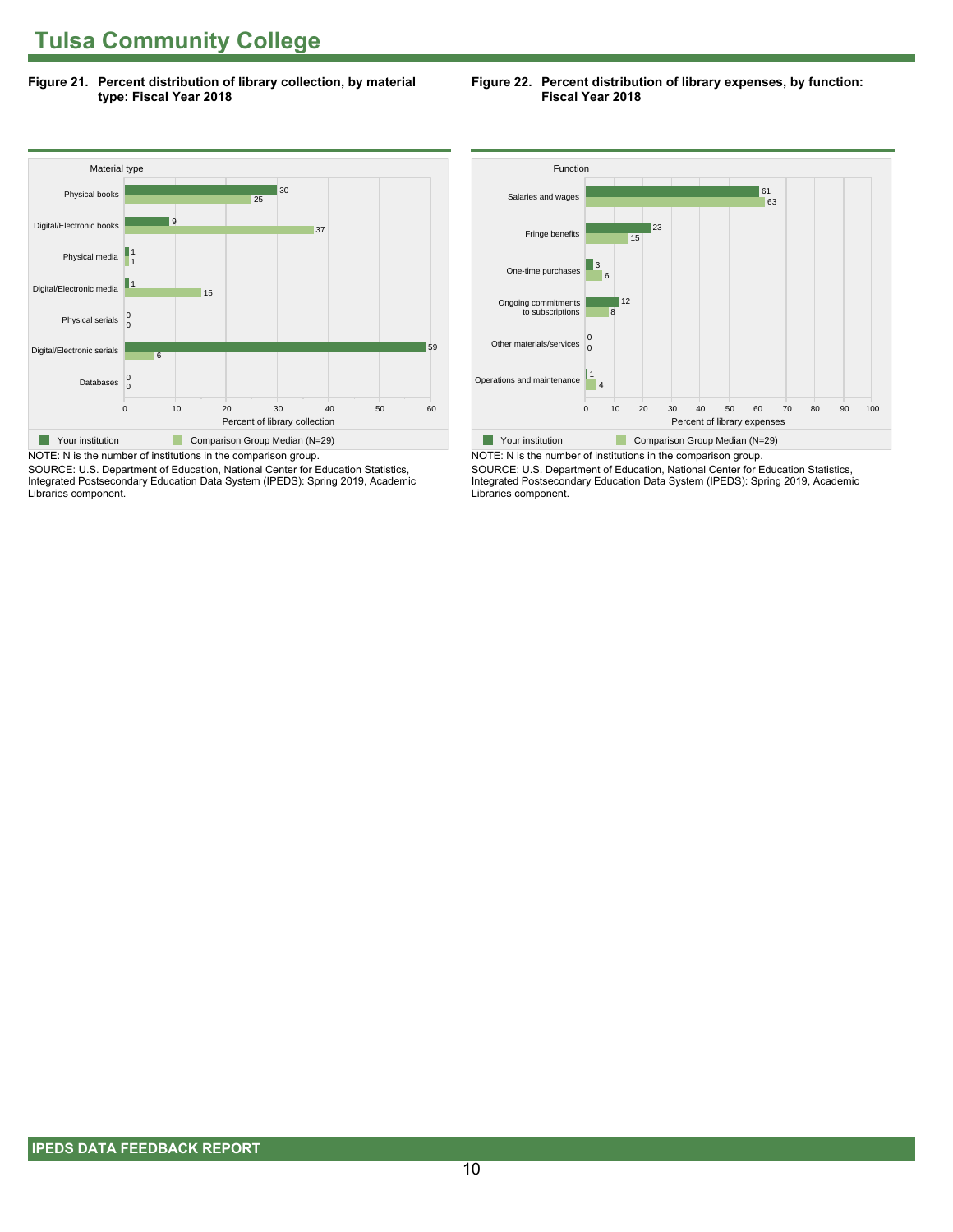# **METHODOLOGICAL NOTES**

#### **Overview**

This report is based on data supplied by institutions to IPEDS during 2018-19 data collection year. Response rates exceeded 99% for most surveys. IPEDS First Look reports at<https://nces.ed.gov/pubsearch/getpubcats.asp?sid=010> provide some information on aggregate institutional responses. Furthermore, data used in this report are provisional level and may be revised for a limited time through the IPEDS Prior Year Revision system.

### **Use of Median Values for Comparison Group**

This report compares your institution's data to the median value for the comparison group for each statistic shown in the figure. If more than one statistic is present in a figure, the median values are determined separately for each indicator or statistic. Medians are not displayed for comparison groups with fewer than three values. Where percentage distributions are presented, median values may not add to 100%. To access all the data used to create the figures included in this report, go to 'Use the Data' portal on the IPEDS website at this provided link ([https://nces.ed.gov/ipeds\)](https://nces.ed.gov/ipeds).

#### **Missing Statistics**

If a statistic is not reported for your institution, the omission indicates that the statistic is not relevant to your institution and the data were not collected. Not all notes may be applicable to your report.

#### **Use of Imputed Data**

All IPEDS data are subject to imputation for total (institutional) and partial (item) nonresponse. If necessary, imputed values were used to prepare your report.

#### **Data Confidentiality**

IPEDS data are not collected under a pledge of confidentiality.

#### **Disaggregation of Data by Race/Ethnicity**

When applicable, some statistics are disaggregated by race/ethnicity. Data disaggregated by race/ethnicity have been reported using the 1997 Office of Management and Budget categories. Detailed information about the race/ethnicity categories can be found at <https://nces.ed.gov/ipeds/Section/Resources>.

### **Cohort Determination for Reporting Student Financial Aid, Graduation Rates, and Outcome Measures**

Student cohorts for reporting Student Financial Aid and Graduation Rates data are based on the reporting type of the institution. For institutions that report based on an academic year (those operating on standard academic terms), student counts and cohorts are based on fall term data. Student counts and cohorts for program reporters (those that do not operate on standard academic terms) are based on unduplicated counts of students enrolled during a full 12-month period.

Student cohorts for reporting Outcome Measures are based on a full-year cohort from July 1-June 30 for all degree-granting institutions.

# **DESCRIPTION OF STATISTICS USED IN THE FIGURES**

### **Admissions (only for non-open-admissions schools)**

#### *Admissions and Test Score Data*

Admissions and test score data are presented only for institutions that do not have an open admission policy, and apply to first-time, degree/certificate-seeking undergraduate students only. Applicants include only those students who fulfilled all requirements for consideration for admission and who were notified of one of the following actions: admission, non-admission, placement on a wait list, or application withdrawn (by applicant or institution). Admitted applicants (admissions) include wait-listed students who were subsequently offered admission. Early decision, early action, and students who began studies during the summer prior to the fall reporting period are included. For customized Data Feedback Reports, test scores are presented only if scores are required for admission.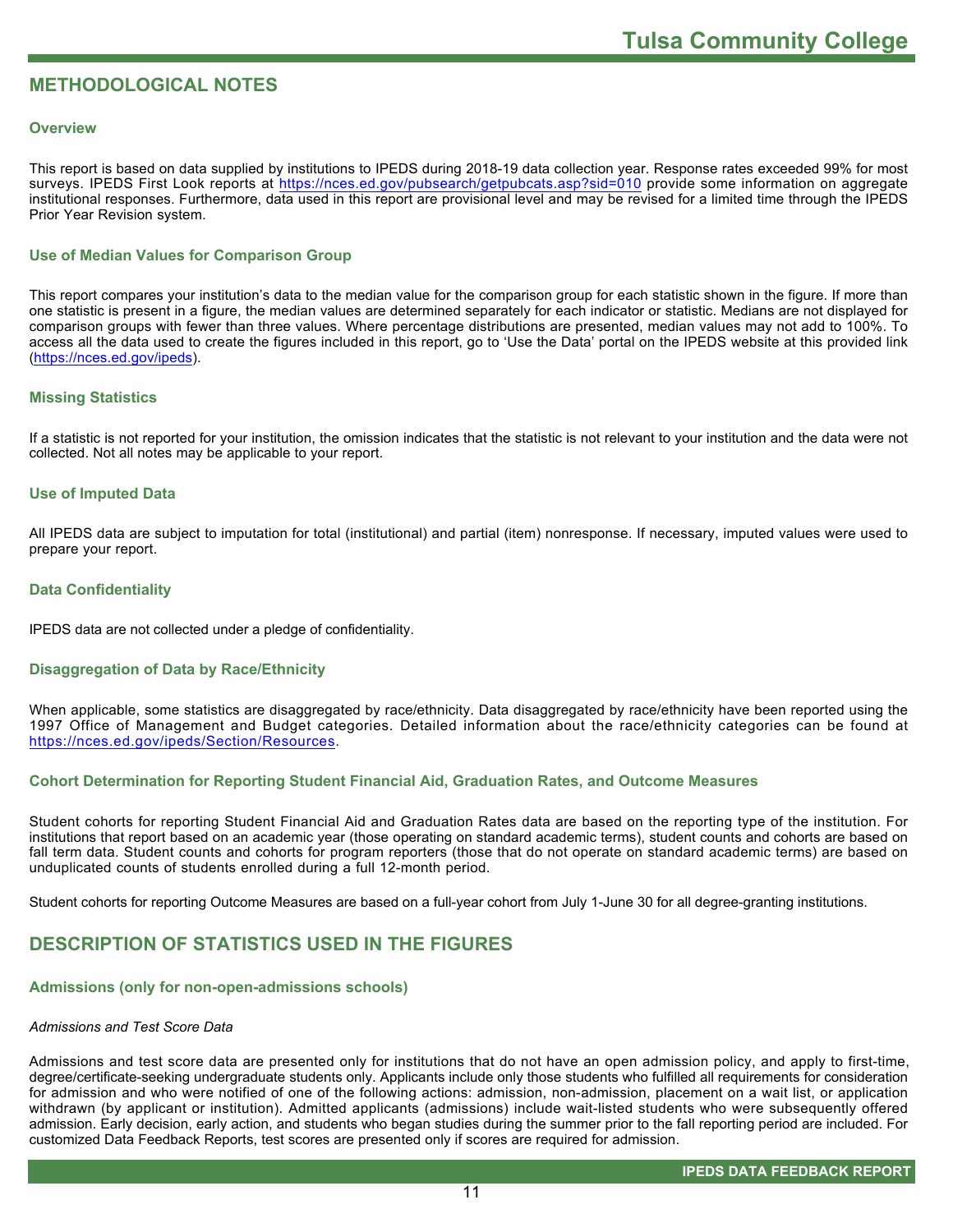# **Student Enrollment**

#### *Enrollment Counts*

12-month Enrollment captures a cumulative unduplicated headcount of enrollment over the full 12-month period beginning July 1 and ending June 30. In contrast, Fall Enrollment captures number of students enrolled on a particular date in the fall. Fall enrollment is often referred to as a "snapshot" of an institution"s enrollment at a specific time.

#### *FTE Enrollment*

The full-time equivalent (FTE) enrollment used in this report is the sum of the institution's FTE undergraduate enrollment and FTE graduate enrollment (as calculated from or reported on the 12-month Enrollment component). Undergraduate and graduate FTE are estimated using 12-month instructional activity (credit and/or contact hours). See "Calculation of FTE Students (using instructional activity)" in the IPEDS Glossary at <https://surveys.nces.ed.gov/ipeds/VisGlossaryAll.aspx>.

#### *Total Entering Undergraduate Students*

Total entering students are students at the undergraduate level, both full- and part-time, new to the institution in the fall term (or the prior summer term who returned in the fall). This includes all first-time undergraduate students, students transferring into the institution at the undergraduate level, and non-degree/certificate-seeking undergraduates entering in the fall. Only degree-granting, academic year reporting institutions provide total entering student data.

#### **Completions**

#### *Completions and Completers*

Completions collects data on undergraduate and graduate completions and completers in a 12-month period. Completions are the counts of postsecondary awards granted where each award reported once but multiple awards may be reported for one recipient. Completers are the counts of students granted postsecondary awards. The count of completers is collected in two ways. The first way counts all completers, while the second way counts completers by award level (e.g., number of associate's completers, number of bachelor's completers).

#### **Student Financial Aid**

#### *Financial Aid Recipients and Amounts*

Student Financial Aid collects the counts of undergraduate students awarded different types of financial aid and the total amounts of aid awarded. The average dollar amount of aid awarded is then calculated. In addition, Student Financial Aid collects counts of full-time, first-time undergraduate student awarded aid and amounts of aid, and counts of undergraduate and graduate students receiving military educational benefits.

#### **Charges and Net Price**

#### *Average Institutional Net Price*

IPEDS collects data to calculate average net price at each institution for two groups of undergraduate students: those awarded grant aid and those awarded Title IV federal aid.

Average net price is calculated for full-time, first-time degree/certificate-seeking undergraduates who were awarded grant or scholarship aid from the federal government, state/local government, or the institution anytime during the full aid year. For public institutions, this includes only students who paid the in-state or in-district tuition rate. Other sources of grant aid are excluded. Average net price is generated by subtracting the average amount of federal, state/local government, and institutional grant and scholarship aid from the total cost of attendance. Total cost of attendance is the sum of published tuition and required fees, books and supplies, and the average room and board and other expenses.

For the purpose of the IPEDS reporting, aid awarded refers to financial aid that was awarded to, and accepted by, a student. This amount may differ from the aid amount that is disbursed to a student.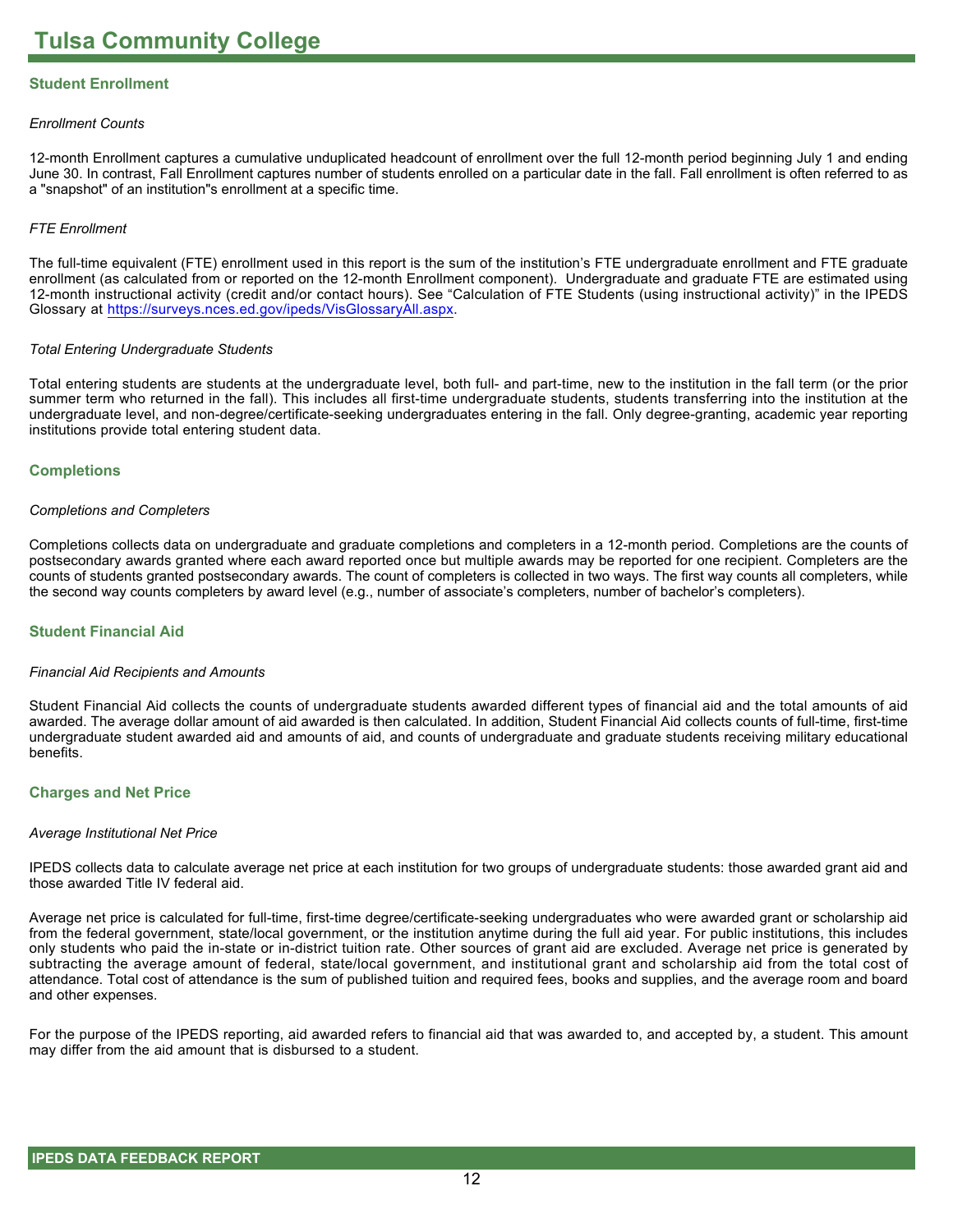#### **Retention, Graduation Rates, and Outcome Measures**

#### *Retention Rates*

Retention rates are measures of the rate at which students persist in their educational program at an institution, expressed as a percentage. For four-year institutions, this is the percentage of first-time bachelors (or equivalent) degree-seeking undergraduates from the previous fall who are again enrolled in the current fall. For all other institutions this is the percentage of first-time degree/certificate-seeking students from the previous fall who either re-enrolled or successfully completed their program by the current fall. The full-time retention rate is calculated using the percentage of full-time, first-time degree/certificate-seeking undergraduates, while the part-time rate is calculated using the percentage of part-time, first-time degree/certificate-seeking undergraduates.

#### *Graduation Rates and Transfer-out Rate*

Graduation rates are those developed to satisfy the requirements of the Student Right-to-Know Act and Higher Education Act, as amended, and are defined as the total number of individuals from a given cohort of full-time, first-time degree/certificate-seeking undergraduates who completed a degree or certificate within a given percent of normal time to complete all requirements of the degree or certificate program; divided by the total number of students in the cohort of full-time, first-time degree/certificate-seeking undergraduates minus any allowable exclusions. Institutions are permitted to exclude from the cohort students who died or were totally and permanently disabled; those who left school to serve in the armed forces or were called up to active duty; those who left to serve with a foreign aid service of the federal government, such as the Peace Corps; and those who left to serve on an official church mission.

A further extension of the traditional Graduation Rates (GR) component which carries forward 100% and 150% graduation rates data previously reported in the GR component is the Graduation Rates 200% (GR200) component, which requests information on any additional completers and exclusions from the cohort between 151% and 200% normal time for students to complete all requirements of their program of study.

Transfer-out rate is the total number of students from the cohort who are known to have transferred out of the reporting institution (without earning a degree/award) and subsequently re-enrolled at another institution within the same time period; divided by the same adjusted cohort (initial cohort minus allowable exclusions) as described above. Only institutions with a mission that includes providing substantial preparation for students to enroll in another eligible institution are required to report transfers out.

#### *Outcome Measures Data*

Alternative measures of student success are reported by degree-granting institutions to describe the outcomes of four degree/certificateseeking undergraduate student groups: First-time, full-time (FTFT); First-time, part-time (FTPT); Non-first-time, full-time entering (NFTFT); and Non-first-time, part-time entering (NFTPT). Additionally, each of the four cohorts collects data on two subcohorts: Pell grant recipients and non -Pell grant recipients. These measures provide the 4-year, 6-year, and 8-year award rates (or completions rates) after entering an institution. NCES calculates award rates by dividing a cohort's or subcohort's adjusted cohort into the number of total awards at 4-year, 6-year, and 8year status points.

The initial cohort can be revised and take allowable exclusions resulting in an adjusted cohort. Institutions are permitted to exclude from the initial cohort students who died or were totally and permanently disabled; those who left school to serve in the armed forces or were called up to active duty; those who left to serve with a foreign aid service of the federal government, such as the Peace Corps; and those who left to serve on an official church mission.

The highest award and the type of award (i.e., certificate, Associate's, or Bachelor's) are reported at each status point. For students who did not earn an undergraduate award after 8-years of entry, the enrollment statuses are reported as either still enrolled at the institution, or subsequently transferred out of the institution. Unlike the Graduation Rates data, all institutions must report on a full-year cohort (students entering July 1 of one year to June 30 to the next) and on their transfer out students, regardless if the institution has a mission that provides substantial transfer preparation.

#### **Finance**

#### *Core Revenues*

Core revenues for public institutions reporting under GASB standards include tuition and fees; government (federal, state, and local) appropriations and operating and nonoperating grants/contracts; private gifts, grants, and contracts (private operating grants/contracts plus gifts and contributions from affiliated entities); sales and services of educational activities; investment income; other operating and nonoperating sources; and other revenues and additions (capital appropriations and grants and additions to permanent endowments). "Other core revenues" include federal appropriations, sales and services of educational activities, other operating and nonoperating sources, and other revenues and additions.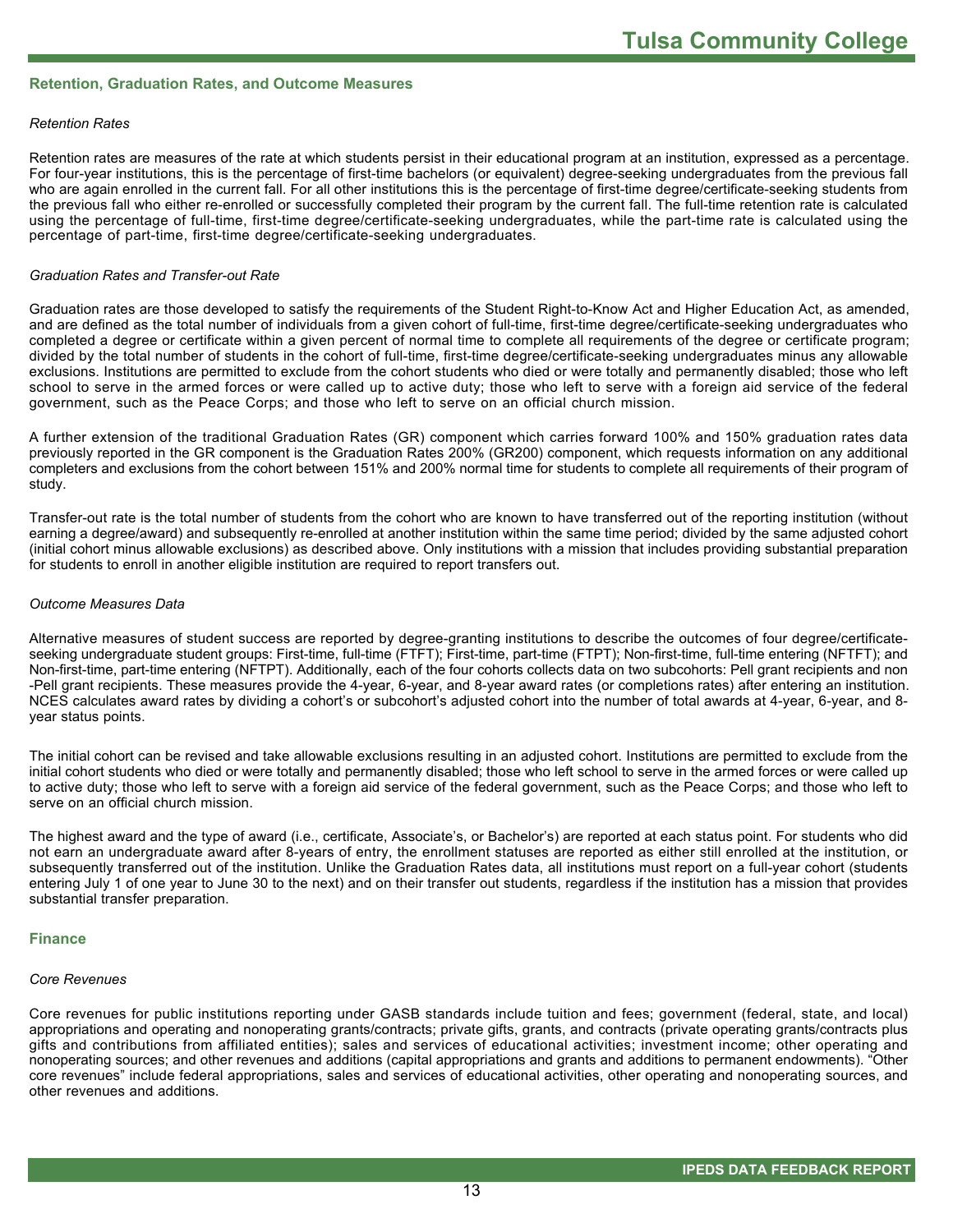Core revenues for private, not-for-profit institutions (and a small number of public institutions) reporting under FASB standards include tuition and fees; government (federal, state, and local) appropriations and grants/contracts; private gifts, grants and contracts (including contributions from affiliated entities); investment return; sales and services of educational activities; and other sources (a generated category of total revenues minus the sum of core and noncore categories on the Finance component). "Other core revenues" include government (federal, state, and local) appropriations, sales and services of educational activities, and other sources.

Core revenues for private, for-profit institutions reporting under FASB standards include tuition and fees; government (federal, state, and local) appropriations and grants/contracts; private grants/ contracts; investment income; sales and services of educational activities; and other sources (a generated category of total revenues minus the sum of core and noncore categories on the Finance component). "Other core revenues" include government (federal, state, and local) appropriations and other sources.

At degree-granting institutions, core revenues exclude revenues from auxiliary enterprises (e.g., bookstores and dormitories), hospitals, and independent operations. Non-degree-granting institutions do no report revenue from auxiliary enterprises in a separate category, and thus may include these amounts in the core revenues from other sources.

#### *Core Expenses*

Core expenses include expenses for instruction, research, public service, academic support, institutional support, student services, grant aid/scholarships and fellowships (net of discounts and allowances), and other functional expenses (a generated category of total expense minus the sum of core and noncore functions on the Finance component). Expenses for operation and maintenance of plant, depreciation, and interest are allocated to each of the other functions. Core expenses at degree-granting institutions exclude expenses for auxiliary enterprises (e.g., bookstores and dormitories), hospitals, and independent operations. Non-degree-granting institutions do not report expenses for auxiliary enterprises in a separate category and thus may include these amounts in the core expenses as other expenses. "Other core expenses" is the sum of grant aid/scholarships and fellowships and other expenses.

#### *Endowment Assets*

Endowment assets, for public institutions under GASB standards, and private, not-for-profit institutions under FASB standards, include gross investments of endowment funds, term endowment funds, and funds functioning as endowment for the institution and any of its foundations and other affiliated organizations. Private, for-profit institutions under FASB do not hold or report endowment assets.

#### *Salaries and Wages*

Salaries and wages for public institutions under GASB standards and private (not-for-profit and for-profit) institutions under FASB standards, include amounts paid as compensation for services to all employees regardless of the duration of service, and amounts made to or on behalf of an individual over and above that received in the form of a salary or wage.

### **Staff**

### *FTE Staff*

The full-time-equivalent (FTE) by occupational category is calculated by summing the total number of full-time staff and adding one-third of the total number of part-time staff. Graduate assistants are not included.

### *Equated Instructional Non-Medical Staff Salaries*

Institutions reported the number of full-time nonmedical instructional staff and their salary outlays by academic rank, gender, and the number of months worked (9-, 10-, 11-, and 12-months). Salary outlays for staff who worked 10-, 11-, and 12-months were equated to 9-months of work by multiplying the outlays reported for 10-months by 0.90, the outlays reported for 11 months by 0.818, and the outlays reported for 12 months by 0.75. The equated 10-, 11-, and 12-outlays were then added to the outlays for instructional staff that worked 9-months to generate a total 9-month equated salary outlay. The total 9-month equated outlay was then divided by total number of instructional non-medical staff to determine an equated 9-month average salary. This calculation was done for each academic rank. Salary outlays were not reported for staff that work less than 9-months and were excluded.

#### *Student-to-Faculty Ratio*

Institutions can provide their institution's student-to-faculty ratio (i.e., student-to-instructional staff) for undergraduate programs or follow the NCES guidance in calculating their student-to-faculty ratio, which is as follows: the number of FTE students (using Fall Enrollment survey data) divided by total FTE instructional staff (using the total Primarily instruction + Instruction/research/public service staff reported in Human Resources component and adding any not primarily instructional staff that are teaching a credit course). For this calculation, FTE for students is equal to the number of the full-time students plus one-third the number of part-time students; FTE for instructional staff is similarly calculated. Students in "stand-alone" graduate or professional programs (such as, medicine, law, veterinary, dentistry, social work, or public health) and instructional staff teaching in these programs are excluded from the FTE calculations.